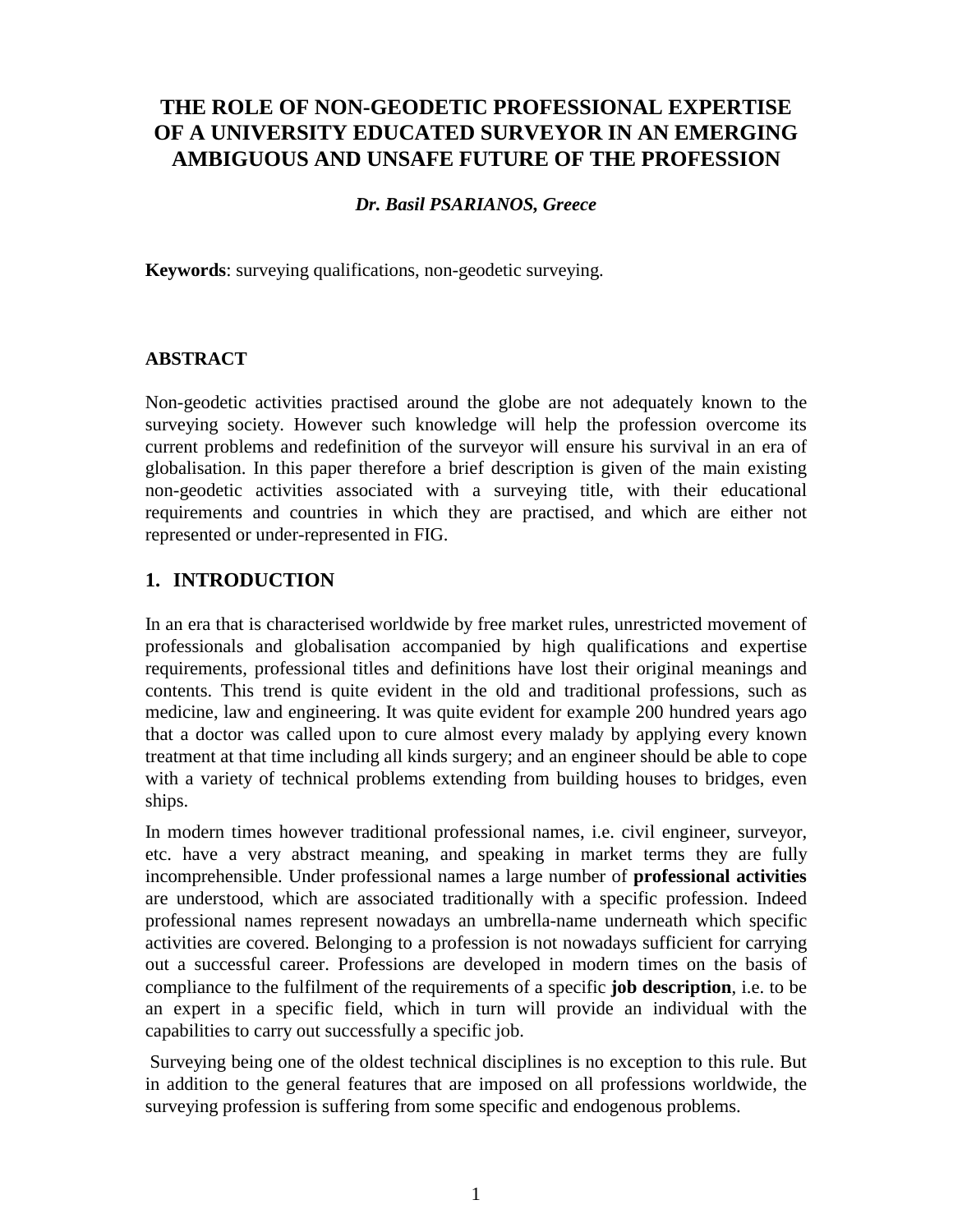## **2. THE SURVEYING PROBLEM**

Surveying in the beginning of the  $21<sup>st</sup>$  century is confronted with two significant challenges:

- (a) The impact of new technological developments;
- (b) The activities belonging and associated with the surveying profession.

#### Impact of new technologies

Surveying has relied from its origins on measurements (data gathering) and data interpretation, data managing and manipulation (modelling), i.e. KENNIE 1998. For centuries surveyors have been essential for correct and accurate data gathering and modelling. However technological evolutions in the last twenty years of the twentieth century have dramatically changed the data gathering and modelling process in a way that surveying qualifications are easily attained. Consequently market needs have been transferred from the BAC+3 or higher qualifications standard, to the technician level standards. This applies to both the public and the private sectors. This is clearly reflected in the declining number of students attending university surveying courses in many countries, as well as the patterns of hiring surveying personnel by technical firms and public offices. In Germany for example an increase of 11.5% of surveying technicians between the years 1984 and 1995 in the public sector has been recorded, while qualified surveying engineers have been reduced by 10.6% in the same period. This trend will continue in the years to come and it is expected that the ratio between newly qualified surveying personnel qualified to BAC+4.5 to newly qualified technicians, will for the first time be around 1:7 each year (SCHROEDER, 1998).

#### The surveying profession itself

Although all professions are undergoing development processes for various reasons, one can hardly find a technical profession that compares with the surveying profession in terms of its variation, diversification, split, and its undefined or untrained professional sectors.

The FIG definition of Surveyor is by no means complete and all-inclusive. It needs to be adapted to reflect the profession's full coverage of branches and activities as practised in, and recognised or accepted by the market globally. In a world where globalisation seems to be the driving force of economical development, surveyors must depart from local and biased definitions of their professional boundaries, and be fully aware of their opportunities in a world market.

A complete understanding of what surveyors are and what role they play or can play in a very competitive free world market, is a prerequisite of re-establishing an attractive professional field. Surveyors in one part of the world learning from the opportunities that surveyors from other parts of the world have developed, may help them overcome either reduction of the demanded qualification standards, or the shrinkage of professional prosperity and image experienced locally. The often expressed aim and task of the modern surveyor is to go beyond the profile of professional being solely a "data supplier" or "data administrator" (MAGEL, 1999) and achieve the profile of a professional with "integrated competence" in land, property and construction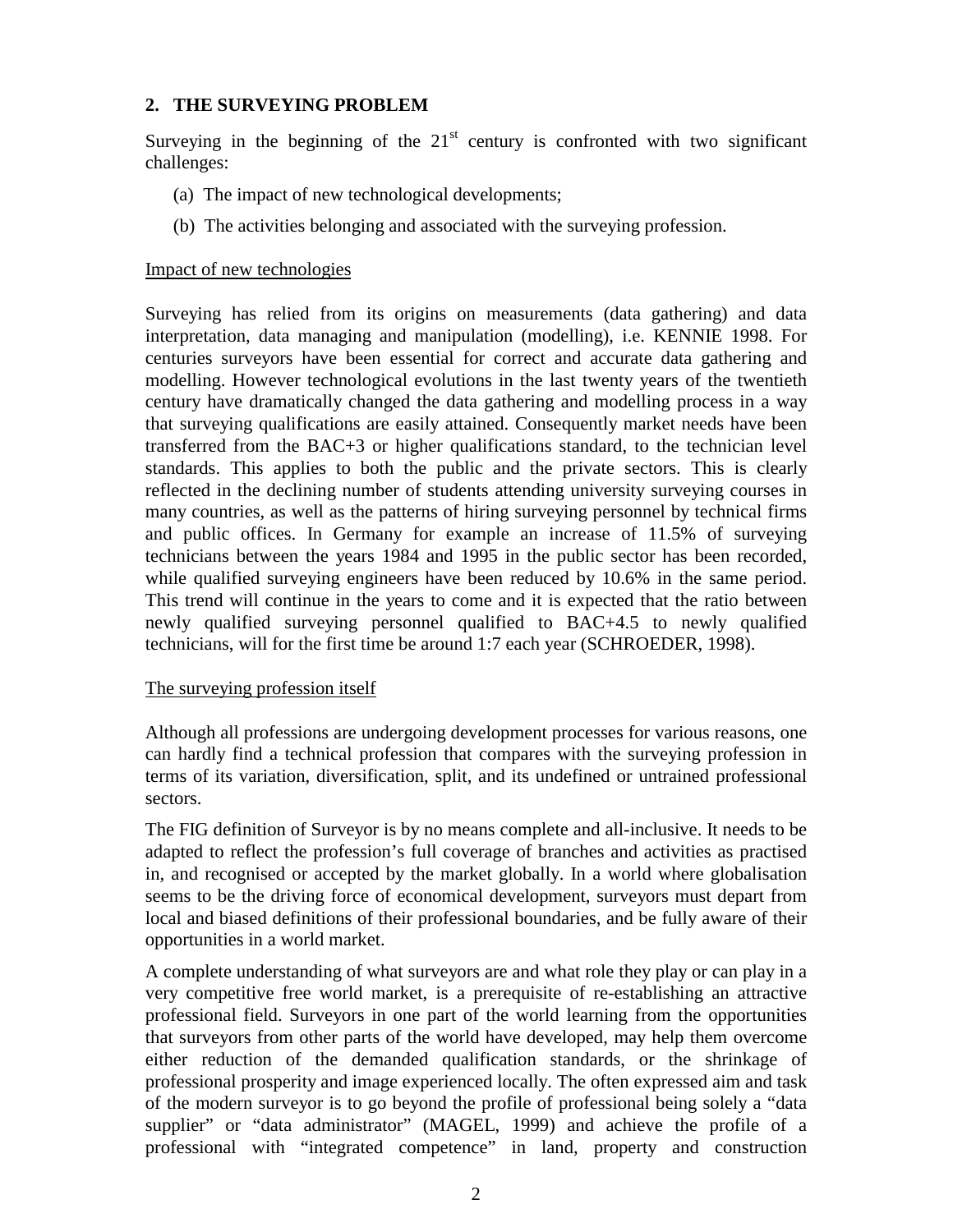management. As envisioned by FIG (KENNIE, 1998) this demands the synergetic effort of education, professional organizations and institutions on a national and international level in the years to come.

Non-geodetic surveying activities is a professional domain, where surveyors have succeeded in becoming successful professionals with high level qualifications. Standards are verified by wide acceptance at a national and international level by that most objective and final accreditation body, the free market. By doing so, non-geodetic surveyors have managed to overcome the burdens from which the profession is currently suffering. Non-geodetic surveyors have indeed "broadened the scope of our activities" in the words of the current FIG President R. W. Foster (FOSTER, 1999) and have paved the way for the successful market entry by highly qualified, highly respected surveying professionals.

The area covered by non-geodetic activities is not well known even by the surveying society worldwide. Unfortunately many of the fields of the non-geodetic activities are not included and not represented within FIG itself. This is one main reason for ignoring the extension the whole surveying profession has attained in the past years.

In the following an effort will be made to describe these activities to a wide extent, but with no claim of completeness. It will especially focus on surveying non-geodetic activities mostly unknown to the vast majority of the surveying society!

# **3. A GENERAL OVERVIEW OF NON-GEODETIC ACTIVITIES NOT REPRESENTED IN FIG**

Non-geodetic activities cover a wide range of activities and require a specific educational background, occasionally not provided by conventional surveying or geomatics curricula. Since qualifications are acquired frequently outside the conventional path of a geodetic surveyor, specific professional organisations or institutions other than the geodetic institutions provide accreditation or licensing for practicing such activities. Some of the non-geodetic activities of surveyors are represented within the existing commissions of FIG and therefore may be assumed to be adequately known to the surveying community, i.e. urban planning, valuation, land management, etc.

In the list, that follows an effort has been made to describe in brief the most common non-geodetic activities, which are either not represented or are under-represented in FIG, including the specific educational and / or qualification requirements associated with them. Furthermore due to the variety and the number of non-geodetic activities of surveyors not represented in FIG, it is not possible to present here a complete list and description of them. Therefore the description is restricted to those non-geodetic activities that are associated with a protected or unprotected *Title.* It should be stressed that non-geodetic activities are carried out either under an individual profile of surveying, carrying a corresponding name, i.e. quantity surveyor, or they are supplemental qualifications acquired usually in parallel to conventional surveying qualifications from a university department, i.e. rural and surveying engineer. In this latter case these supplemental activities to a surveying professional are mentioned in the list below as "relevant studies".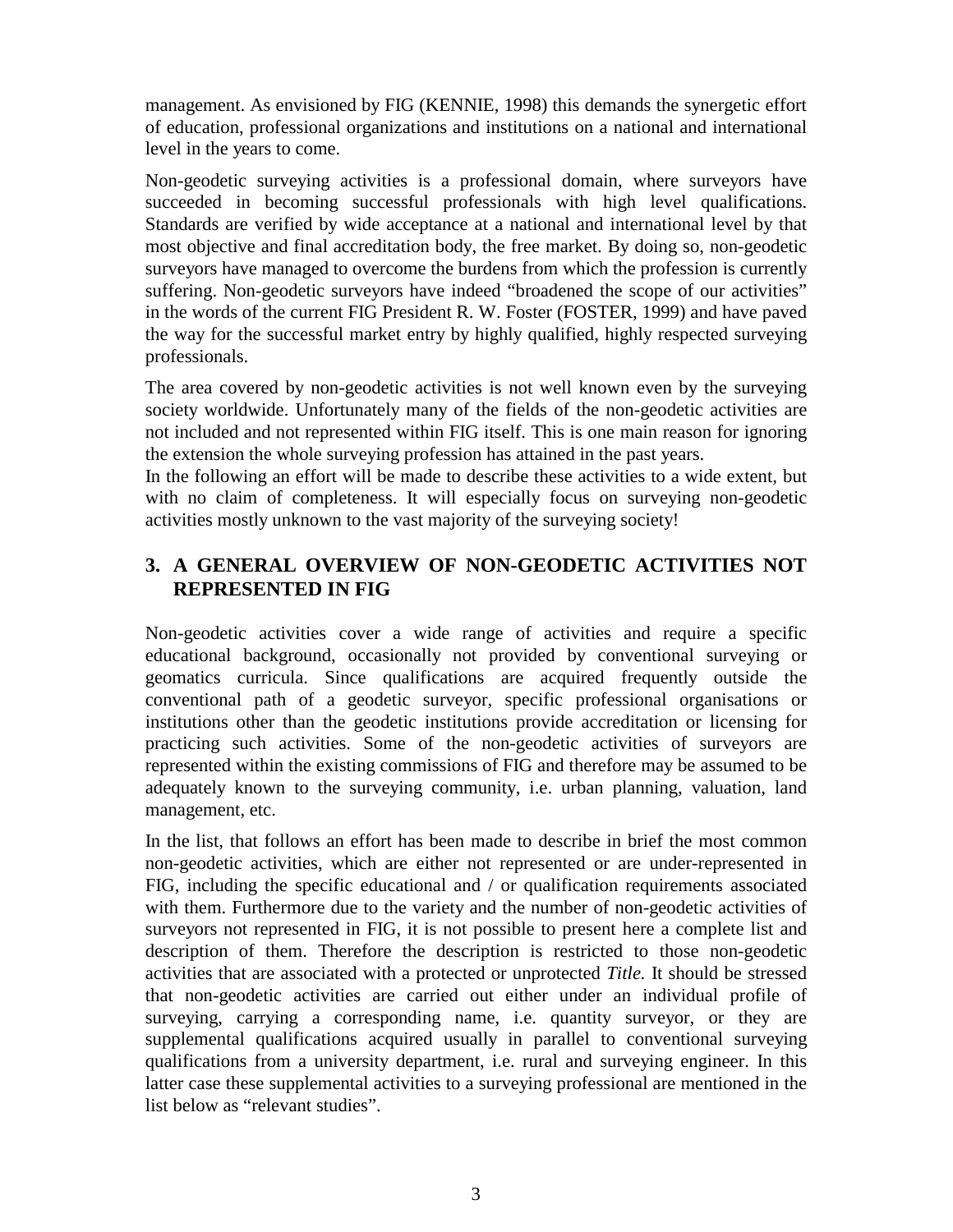# **A. ARCHAEOLOGICAL SURVEYOR**

| Skills:                      | Making of maps, plans and sections of archaeological sites by<br>use of land surveying and / or accurate stereo-plotting<br>methods; dealing with magnetic and radioactive methods of<br>locating buried objects; accurate plotting of artefacts and<br>other archaeological finds. |
|------------------------------|-------------------------------------------------------------------------------------------------------------------------------------------------------------------------------------------------------------------------------------------------------------------------------------|
| Educational<br>Requirements: | (a) Degree in Archaeology with Land Surveying supplement;<br>or                                                                                                                                                                                                                     |
|                              | (b) Degree in Land Surveying with / and Archaeological<br>Supplement (represented in FIG).                                                                                                                                                                                          |
| Practising<br>Countries: eg. | Greece, Italy, U.K.                                                                                                                                                                                                                                                                 |

# **B. BUILDING SURVEYOR**

| Skills:                      | preparations of plans and specifications for building works,<br>alterations or extensions of them, administration-<br>coordination-control of building projects; application of<br>landlord, tenant, administrative, building and contract law. |
|------------------------------|-------------------------------------------------------------------------------------------------------------------------------------------------------------------------------------------------------------------------------------------------|
| Educational<br>Requirements: | Degree in Building Surveying or relevant studies.                                                                                                                                                                                               |
| Practising<br>Countries: eg. | Greece (partially), Italy, Ireland, Spain, U.K.                                                                                                                                                                                                 |

C. **BUILDING ENGINEERING SERVICES SURVEYOR** (mostly coincidental skills with the expert known as **Facility Manager** in the U.S.A.)

| Skills:                      | contractual documentation, measurement and evaluation of<br>building services, equipment and installations, interim and<br>final accounts, compilation and presentation of legitimate<br>claims.<br>Degree in Building Services Engineering or relevant studies |  |  |  |  |  |  |
|------------------------------|-----------------------------------------------------------------------------------------------------------------------------------------------------------------------------------------------------------------------------------------------------------------|--|--|--|--|--|--|
| Educational<br>Requirements: |                                                                                                                                                                                                                                                                 |  |  |  |  |  |  |
| Practising<br>Countries: eg. | Germany (facility manager), Italy, Ireland, U.K., U.S.A.<br><i>(facility manager).</i>                                                                                                                                                                          |  |  |  |  |  |  |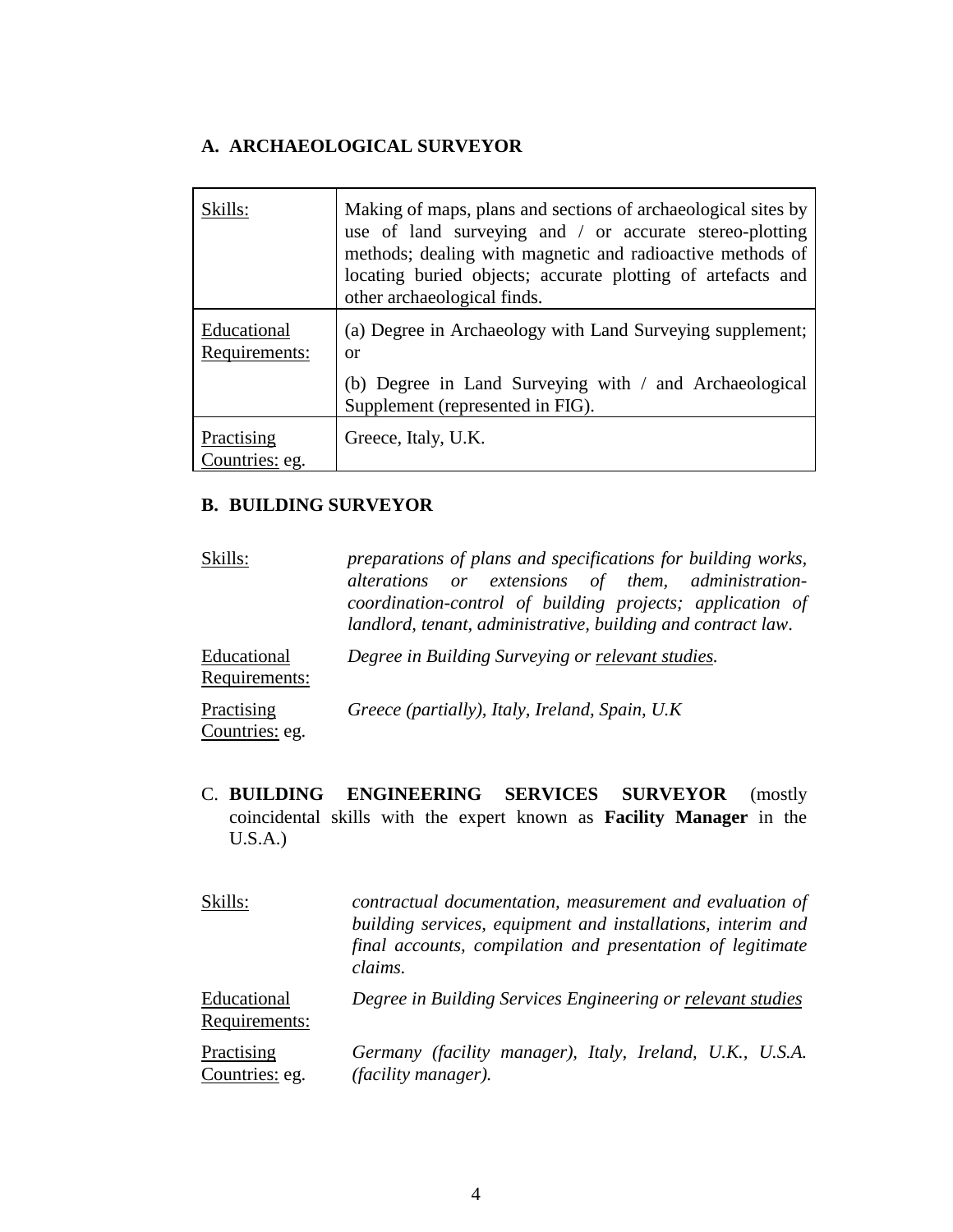#### **D. CIVIL ENGINEERING SURVEYOR**

Skills: *surveying, setting-out, supervision of civil engineering works, stability of structures, computation of quantities, testing of materials and soil, quality control, remedying common structural defects (cracks, instability, etc), contract law.*

Educational Requirements: *Degree in Civil Engineering or relevant studies.*

**Practising** Countries: eg. *Ireland, U.K.*

### **E. CONSTRUCTION SURVEYOR**

| Skills:                      | assessing/preparing/final account of construction<br>management process, tendering and post-tendering,<br>estimation, technical law (building, construction, etc),<br>financial control of projects. |
|------------------------------|------------------------------------------------------------------------------------------------------------------------------------------------------------------------------------------------------|
| Educational<br>Requirements: | Degree in Quantity Surveying or relevant studies                                                                                                                                                     |
| Practising<br>Countries: eg. | Greece, Italy, U.K.                                                                                                                                                                                  |

## **F. ENVIRONMENTAL ENGINEER**

| Skills:                      | resource management (soil, water, air, biomass, metals<br>etc.), sanitary engineering, rejuvenation of contaminated<br>soil and water, risk analysis, risk engineering |  |  |  |  |  |  |
|------------------------------|------------------------------------------------------------------------------------------------------------------------------------------------------------------------|--|--|--|--|--|--|
| Educational<br>Requirements: | Degree in Environmental Engineering or relevant studies                                                                                                                |  |  |  |  |  |  |
| Practising<br>Countries: eg. | Greece (environmental engineering license), Switzerland                                                                                                                |  |  |  |  |  |  |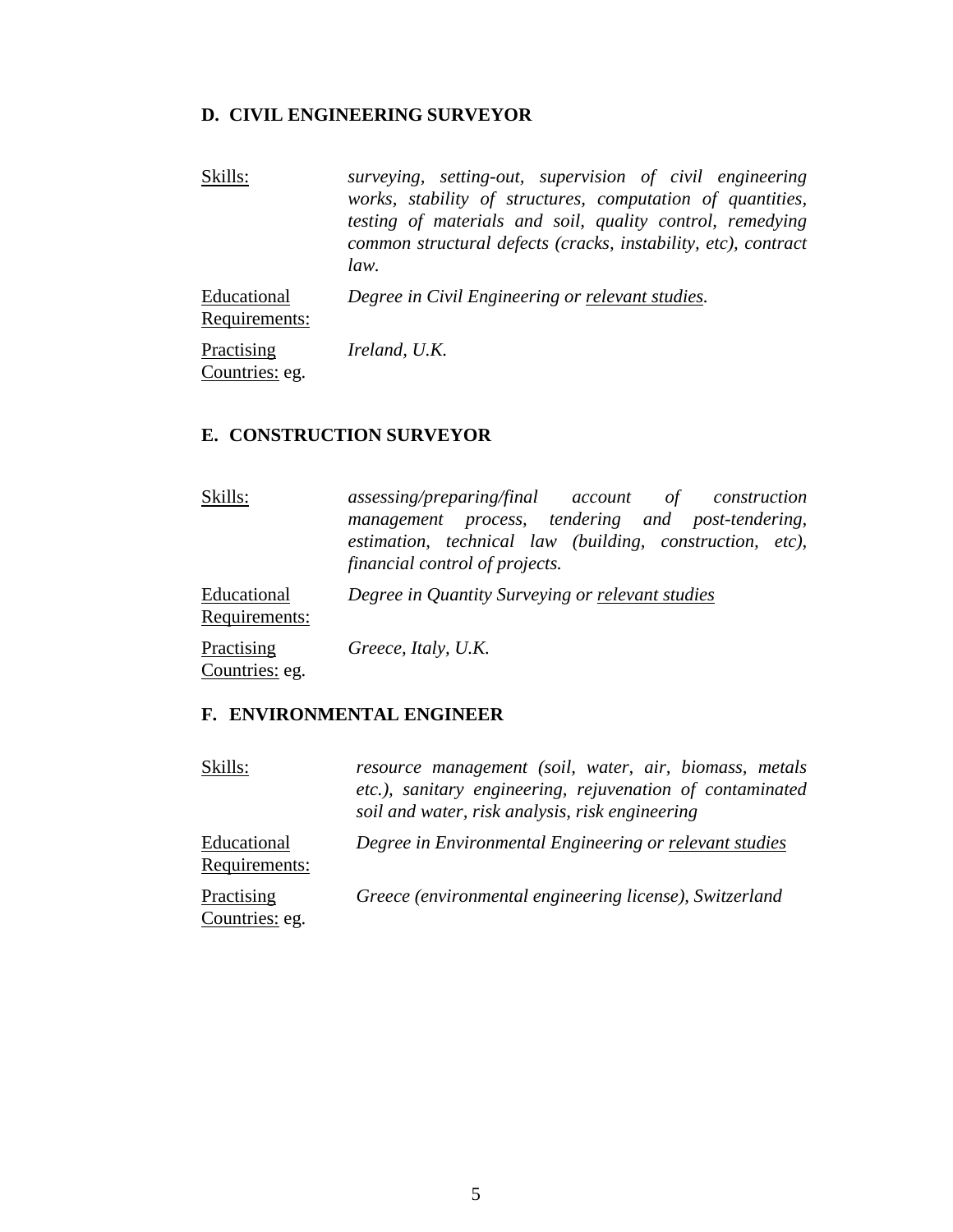**G. ESTATES SURVEYOR** (partially overlapping with the valuation surveyor, who is fully represented in FIG)

| Skills:        | leases, agreements, repairs, dilapidations, easement, rating<br>assessment, covenants, ownership of fences and boundaries,<br>tenant selection, insurance, roadway, sporting and pipeline<br>rights, finance, rental valuation and negotiations, taxation<br>and duties, sales, purchases, compensation, town and country<br>planning |
|----------------|---------------------------------------------------------------------------------------------------------------------------------------------------------------------------------------------------------------------------------------------------------------------------------------------------------------------------------------|
| Educational    | Degree in Land Management, Degree in Estate Management                                                                                                                                                                                                                                                                                |
| Requirements:  | or relevant studies                                                                                                                                                                                                                                                                                                                   |
| Practising     | U.K. but also in many other countries under the title Valuator                                                                                                                                                                                                                                                                        |
| Countries: eg. | / Valuating Manager etc. (represented in FIG)                                                                                                                                                                                                                                                                                         |

#### **H. MINING SURVEYOR**

| Skills:                      | plan preparation of surface, underground workings and<br>geological formations, mining surveying, recording of<br>geological and mineralogical features, ventilation, safety<br>surveys, mineral valuation, rating, soil stability |  |  |  |  |  |
|------------------------------|------------------------------------------------------------------------------------------------------------------------------------------------------------------------------------------------------------------------------------|--|--|--|--|--|
| Educational<br>Requirements: | Degrees in Geology, Mining Engineering or relevant studies                                                                                                                                                                         |  |  |  |  |  |
| Practising<br>Countries: eg. | Germany, U.K.                                                                                                                                                                                                                      |  |  |  |  |  |

#### **I. MUNICIPAL SURVEYOR**

Skills: *building control, public safety, operation of grant schemes, improvement and redevelopment of areas, public housing maintenance, design and construction of buildings, landscaping, direct labour organization, buildings surveying, and town planning surveying* **Educational** Requirements: *Degrees in Civil Engineering Surveying, Land Surveying, Valuation, Building Surveying, Quantity Surveying, Town Planning (variety of educational background)*

**Practising** Countries: eg. *U.K.*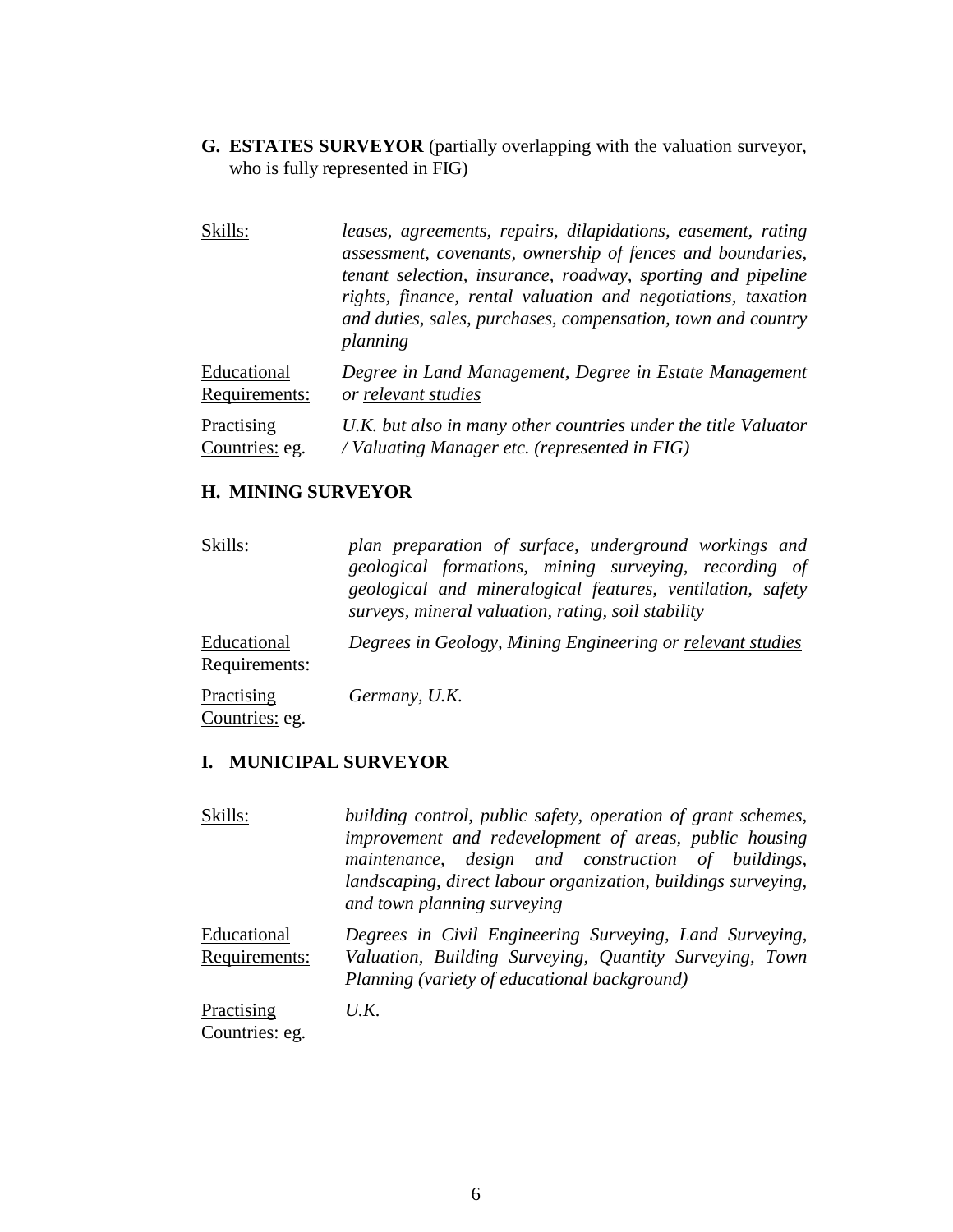#### **J. TOWN PLANNING SURVEYOR**

| Skills:                      | management of land use and development, environmental<br>assessments, development briefs, conservation<br>area<br>policies, transportation strategy, countryside schemes. |  |  |  |  |  |  |  |
|------------------------------|---------------------------------------------------------------------------------------------------------------------------------------------------------------------------|--|--|--|--|--|--|--|
| Educational<br>Requirements: | Degree in Town and Country Planning or relevant studies.                                                                                                                  |  |  |  |  |  |  |  |
| Practising<br>Countries: eg. | Denmark, Germany (Dipl.-Ing.), Greece (Dipl.-Ing.), U.K.                                                                                                                  |  |  |  |  |  |  |  |

## **K. QUANTITY SURVEYOR**

| Skills:                          | preliminary cost estimates, cost plans,<br>bill of quantities, tendering,<br>specifications for labour<br>and<br>materials, negotiating, valuations for<br>payment, final accounts settlement,<br>arbitrations, dilapidation scheduling,<br>pricing of bills of quantities, proof of<br>evidence. |  |  |  |  |
|----------------------------------|---------------------------------------------------------------------------------------------------------------------------------------------------------------------------------------------------------------------------------------------------------------------------------------------------|--|--|--|--|
| <b>Educational Requirements:</b> | Degree in Quantity Surveying.                                                                                                                                                                                                                                                                     |  |  |  |  |
| Practising Countries: eg.        | Ireland, U.K., France (Economiste de<br><i>la construction</i> )                                                                                                                                                                                                                                  |  |  |  |  |

#### **L. RURAL AND SURVEYING ENGINEER**

| Skills: |                                |  | except the conventional geodetic qualifications, urban |  |  |  |  |
|---------|--------------------------------|--|--------------------------------------------------------|--|--|--|--|
|         |                                |  | planning (corresponds to town planning surveyor)       |  |  |  |  |
|         | qualifications may obtained in |  |                                                        |  |  |  |  |

- *(a) hydraulic engineering: hydrometry, water resource management, coastal zone management, reservoir design, water supply and drainage, river engineering, sanitary engineering;*
- *(b) regional planning: comprehensive plans, planning processes, legal aspects, interregional analysis;*
- *(c) transportation engineering: design at all stages of transportation routes of all modes, feasibility studies, traffic analysis, transport studies.*

Educational Requirements: *Degree in Rural and Surveying Engineering or relevant studies*

**Practising** Countries: eg. *Germany (partially), Greece, Switzerland*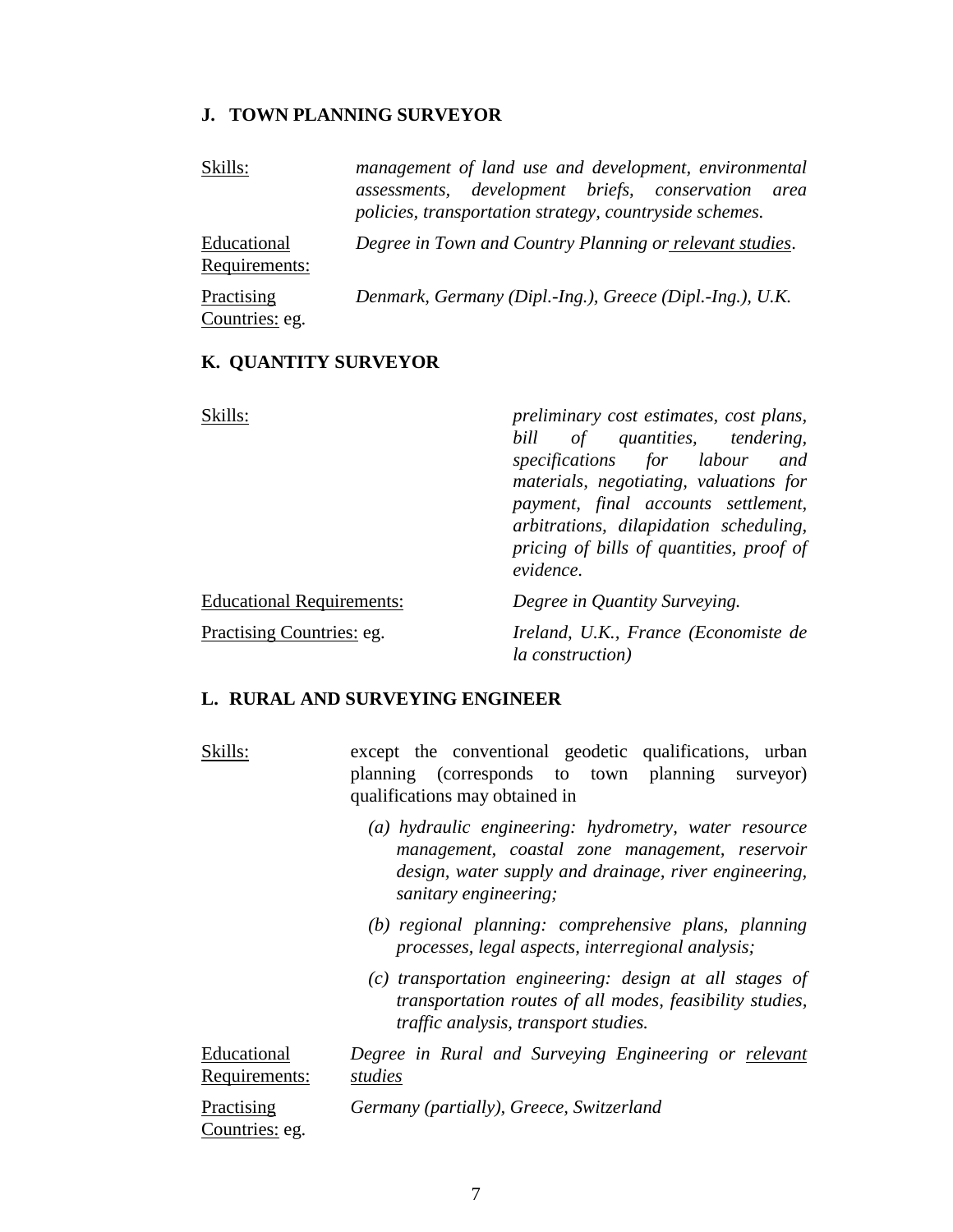#### **4. CONCLUDING REMARKS**

From the presentation above it should be clear that under the term *surveying* a great number and variety of activities are included and understood. Since these activities are not all present in the various countries, the world community of surveying is not aware of that fact. Globalisation however makes it imperative to understand this reality, and above all to make use of it for the benefit of the profession as a whole worldwide. Such understanding and dynamic acceptance of the whole spectrum of surveying activities will help solve the endogenous problems of the profession, raise the confidence and image of the surveyors in the technical world and in society, and provide competence and competitiveness to the individual surveyor. This is in full compliance with the vision of FIG to move the profession towards the model of integrated competence as it was presented in Singapore in 1996, (KENNIE, 1998).

Especially the value of planning should be underlined here. Where surveyors have become planners, they have not only secured their professional position in society and the market, but also kept unaffected the modern surveying achievements such as GIS. Because who can define, handle and implement a complex GIS for very specific planning purposes, (say for use in transportation planning, known as GIS-T), better than a surveying engineer with transportation background?

The advice of R.W. Foster, current President of FIG, is clear and straightforward on the subject of identifying all surveying activities and defining a universal and global profile for surveyors:

"We must define ourselves; we must embrace the whole spectrum of surveying in its broadest definition; and we must speak to the world with a single voice of clarity and unity".

There is no doubt that "...it will not be easy". To achieve such an objective "... legislation, educational systems and institutional arrangements must be addressed. Political considerations may play a role. There will be resistance both from within and from outside the profession. None the less, if "surveying" is to be a player on the world scene it must expand its activities and it must be clear in its definition of itself", (FOSTER, 1999).

True words spoken on a one-way path.

#### **REFERENCES**

- FOSTER, R.W., 1999. "21st Century Challenges for the Surveying Profession", Zeitschrift fuer Vermessungswesen, Vol. 12, Germany.
- KENNIE, T, 1998. "Some Current Trends in the Surveying Profession and Some Possible Scenarios", FIG-ACCO Meeting, U.S.A
- MAGEL, H., 1999. "Vermessungswesen vor neuen Herausforderungen-Chancen fuer den Freien Beruf?", Zeitschrift fuer Vermessungswesen, Vol. 4, Germany.
- SCHROEDER, W., 1998. "Zur Personalsituation im Vermessungswesen", Zeitschrift fuer Vermessungswesen, Vol. 12, Germany.